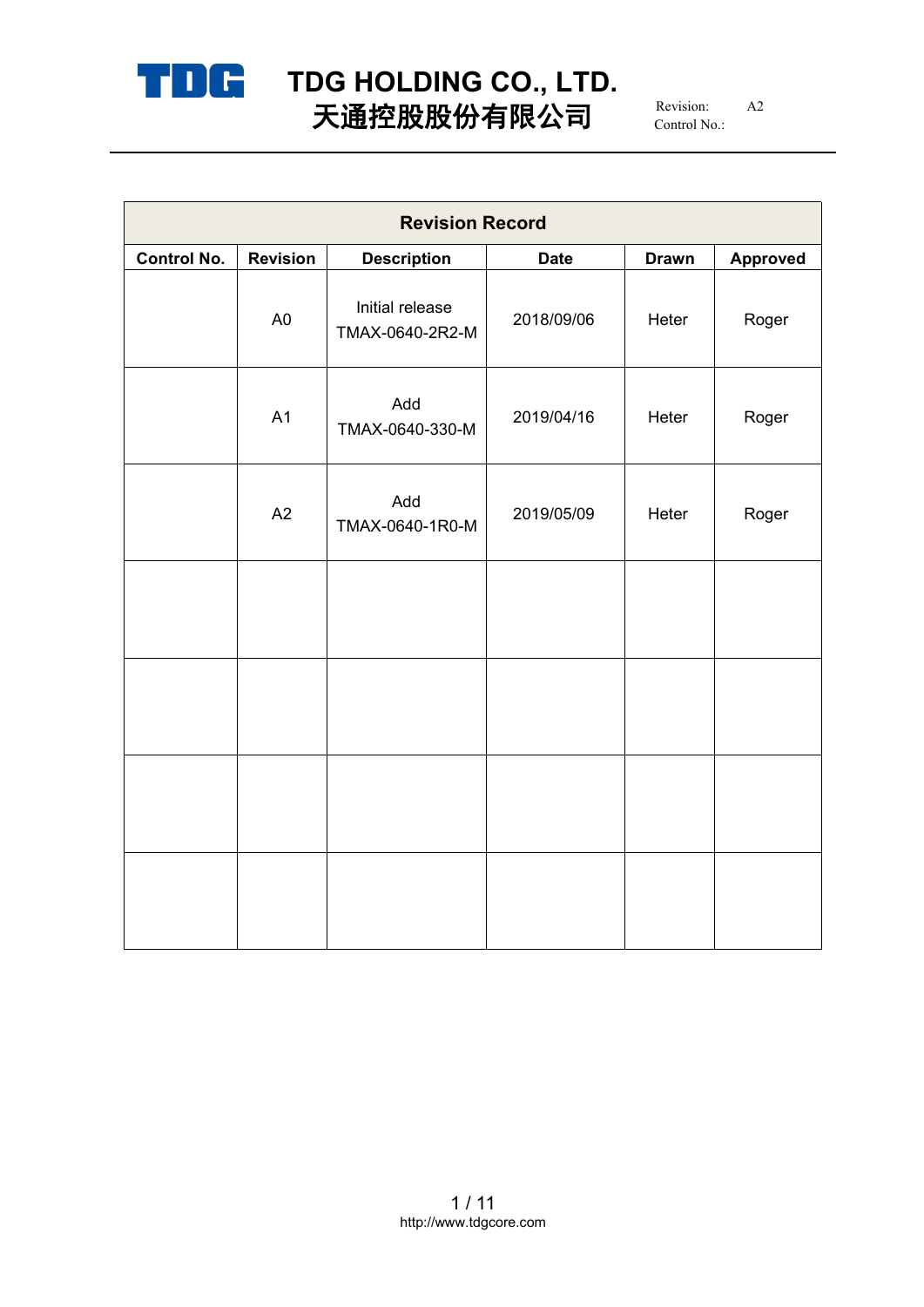

# **TDG HOLDING CO., LTD.**<br>
TX<del>HO</del>LDING **CO., LTD.** 天通控股股份有限公司

Revision: Control No.:

# **TMAX-0640-XXX-M Molded Power Inductor**

## **Features**

- Low profile
- Low core loss and low DCR
- High rated current
- High performance (Isat) realized by metal dust core
- RoHS compliant and Halogen Free
- Low EMI and low noise

## **Applications**

- Voltage Regulator Module
- DC/DC converters
- Thin type on-board power supply module for exchanger
- **•** Graphics cards
- Laptops and PCs
- SSD modules

## **Product Description**



## **Dimensions** in millimeters



|   | <b>7.4 Max</b> |
|---|----------------|
| B | 6.6 ± 0.2      |
| C | 4.0 Max.       |
|   | $3.0 + 0.3$    |
| F | $1.6 + 0.5$    |
|   | $0 - 0.15$     |
|   |                |

2 / 11 http://www.tdgcore.com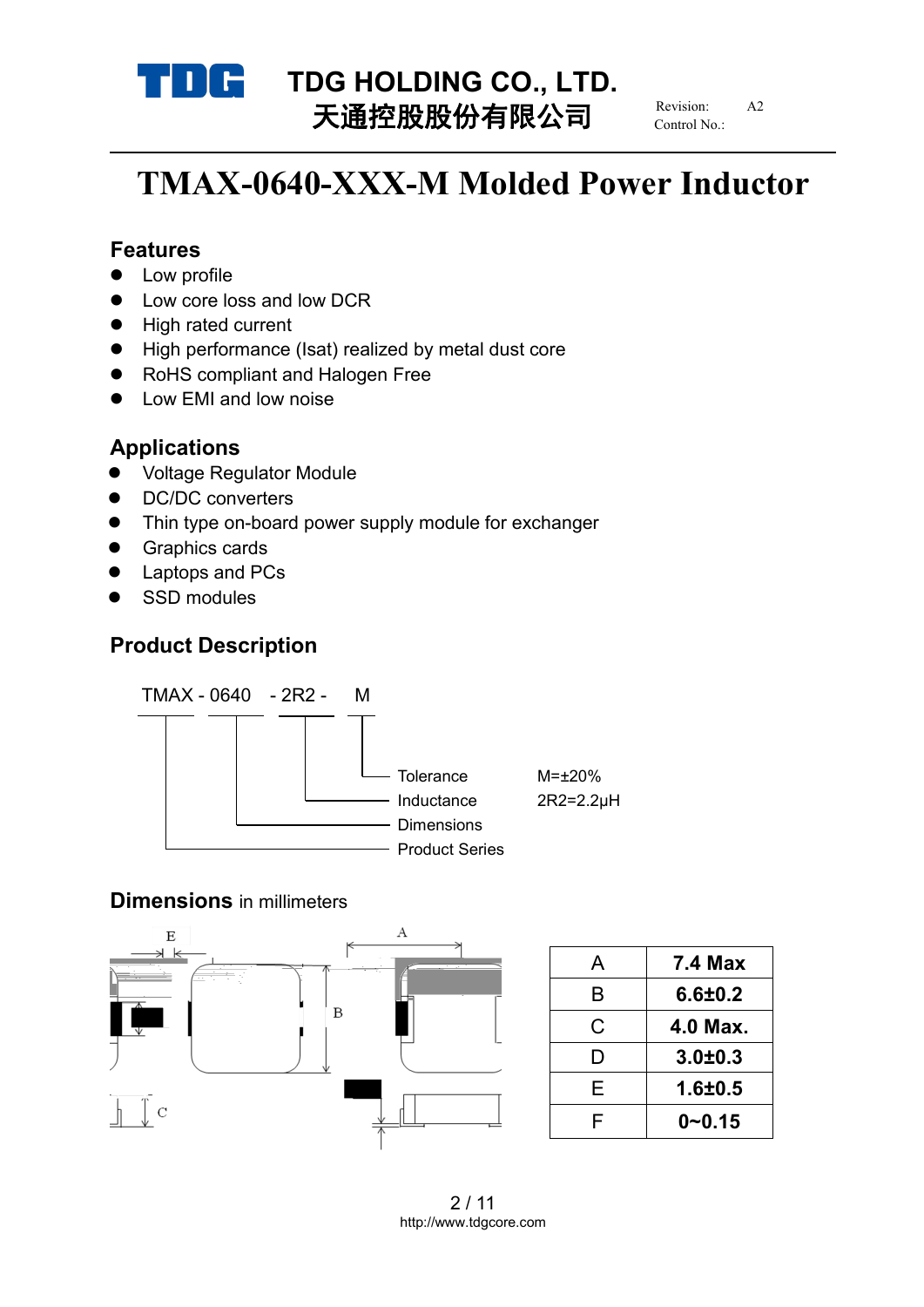

# **TDG HOLDING CO., LTD.**<br> **TALLER IN (A FIR A)** Revision A2 天通控股股份有限公司

Revision: Control No.:

## **Recommend Land Pattern Dimensions** in millimeters



## **Marking**

- The inductor is marked with a 6-digit code by ink.
- $\bullet$  For example: R10→ 0.1µH, 2R2→ 2.2µH.



## **Specifications**

| Part No.        | <b>Inductance</b> |           | $DCR$ (m $\Omega$ ) |      | <b>Saturation</b><br><b>Current</b><br>Isat (Amps.) | <b>Heat Rating</b><br><b>Current</b><br>Idc (Amps.) |
|-----------------|-------------------|-----------|---------------------|------|-----------------------------------------------------|-----------------------------------------------------|
|                 | $L_0(\mu H)$      | Tolerance | Typ.                | Max. | Typ.                                                | Typ.                                                |
| TMAX-0640-1R0-M | 1.0               | ±20%      | 5.60                | 6.15 | 16                                                  | 14                                                  |
| TMAX-0640-2R2-M | $2.2^{\circ}$     | ±20%      | 8.05                | 8.7  | 9.0                                                 | 12.5                                                |
| TMAX-0640-330-M | 33                | ±20%      | 205                 | 225  | 3.5                                                 | 2.2                                                 |

#### **Notes:**

- 1. All test data is referenced to 23±3 °C and 45%RH to 70%RH ambient.
- 2. Test Instruments 3260B LCR Meter, 3265B Bias Current Source 100kHz,1V EUCOL-U2516B DC Low ohm meter.
- 3. Operating temperature range  $55 \degree C$  to + 125  $\degree C$  ambient + self-temp. rise.
- 4. Isat: DC current (A) that will cause  $L_0$  to drop approximately 30 %.
- 5. Idc: DC current (A) that will cause an approximate ΔT of 40 °C.
- 6. The part temperature (ambient + temp. rise) should not exceed 125 °C underworst case operating conditions. Circuit design, component placement, PWB trace size and thickness, airflow and other cooling provisions all affect the part temperature. Part temperature should be verified in the end application.
- 7. The rated current as listed is either the saturation current or the heat rating current depending on which value is lower.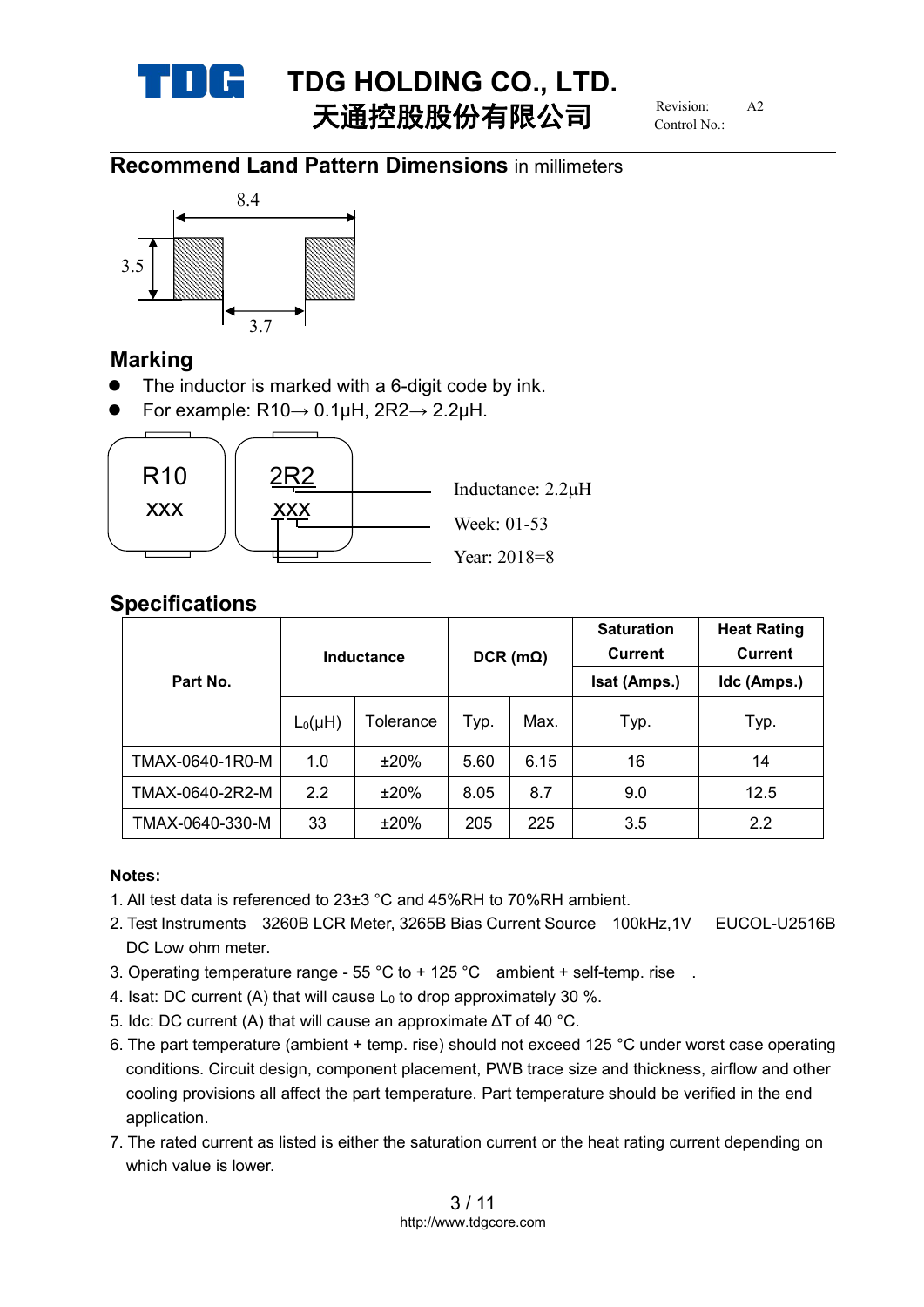

# **TDG HOLDING CO., LTD.**<br> **T THEREALL** 天通控股股份有限公司

Revision: Control No.:

# **Inductance and Temperature Rise vs. DC Current**



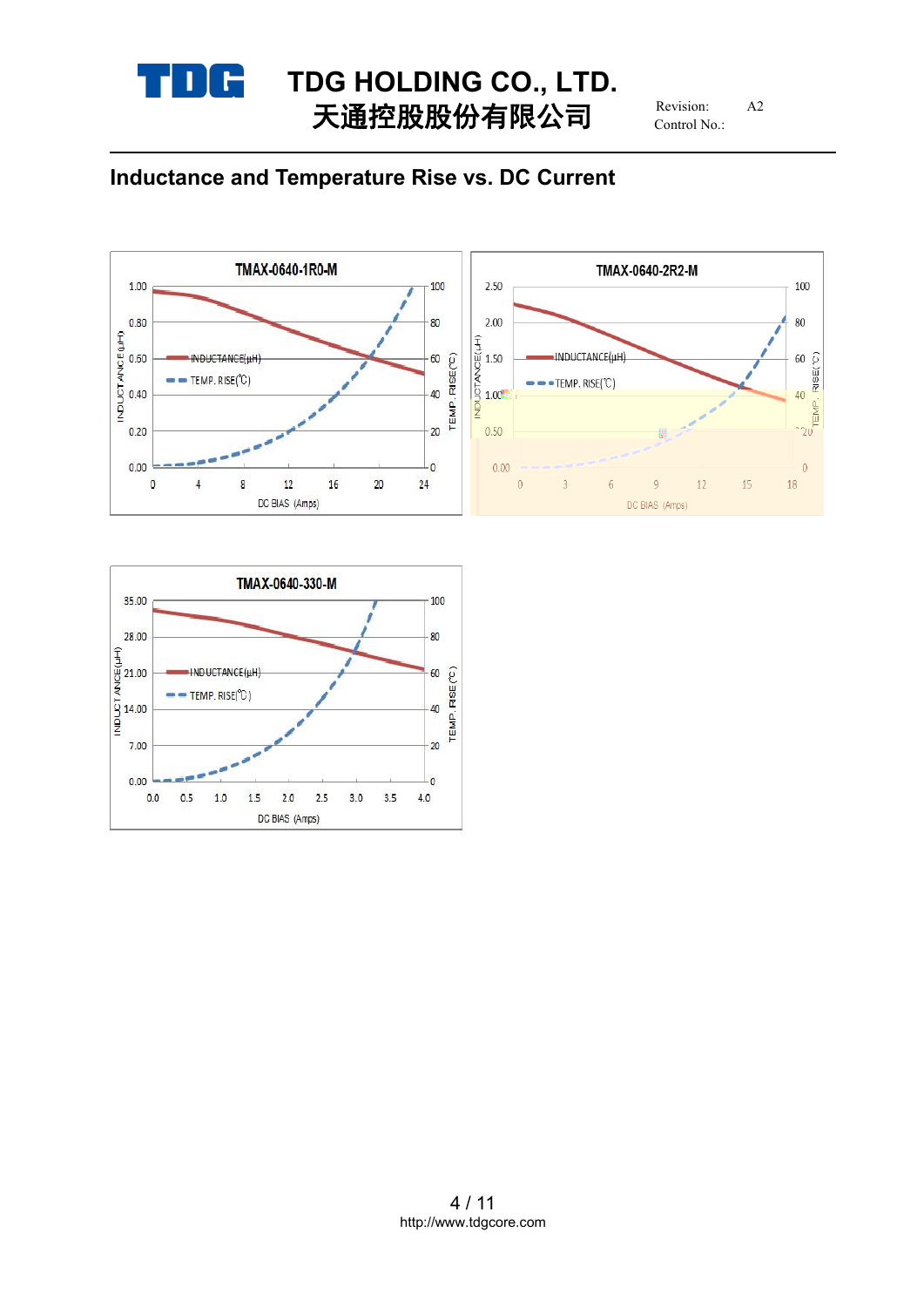

# **TDG HOLDING CO., LTD.**<br>
FXFRAMATELY 天通控股股份有限公司

Revision: Control No.:

# **Reliability:**

| <b>Item</b>   | <b>Test Method</b>                                                                                                                                                                                          | <b>Specification and Requirement</b>                                                                 |
|---------------|-------------------------------------------------------------------------------------------------------------------------------------------------------------------------------------------------------------|------------------------------------------------------------------------------------------------------|
| Solderability | Solder heat proof:<br>1. Preheating: $160 \pm 10^{\circ}$ C for 90 seconds<br>2. Retention time: $245 \pm 5$ for $2 \pm 1$<br>$0.5$ seconds                                                                 | The surface of terminal immersed<br>shall be minimum of 95% covered<br>with a new coating of solder. |
| Vibration     | 1. Vibration frequency:<br>(10Hz to 55Hz to10Hz) in 60 seconds<br>as a period<br>2. Vibration time:<br>period cycled for 2 hours in each of 3<br>mutual perpendicular directions<br>3.Amplitude: 1.5mm max. | $\Delta L/L_0 \leq \pm 5\%$<br>No mechanical damage such as                                          |
| Shock         | 1. Peak value: 100 G<br>2. Duration of pulse: 11ms<br>3.3 times in each positive and negative<br>direction of 3 mutual perpendicular<br>directions                                                          | break.                                                                                               |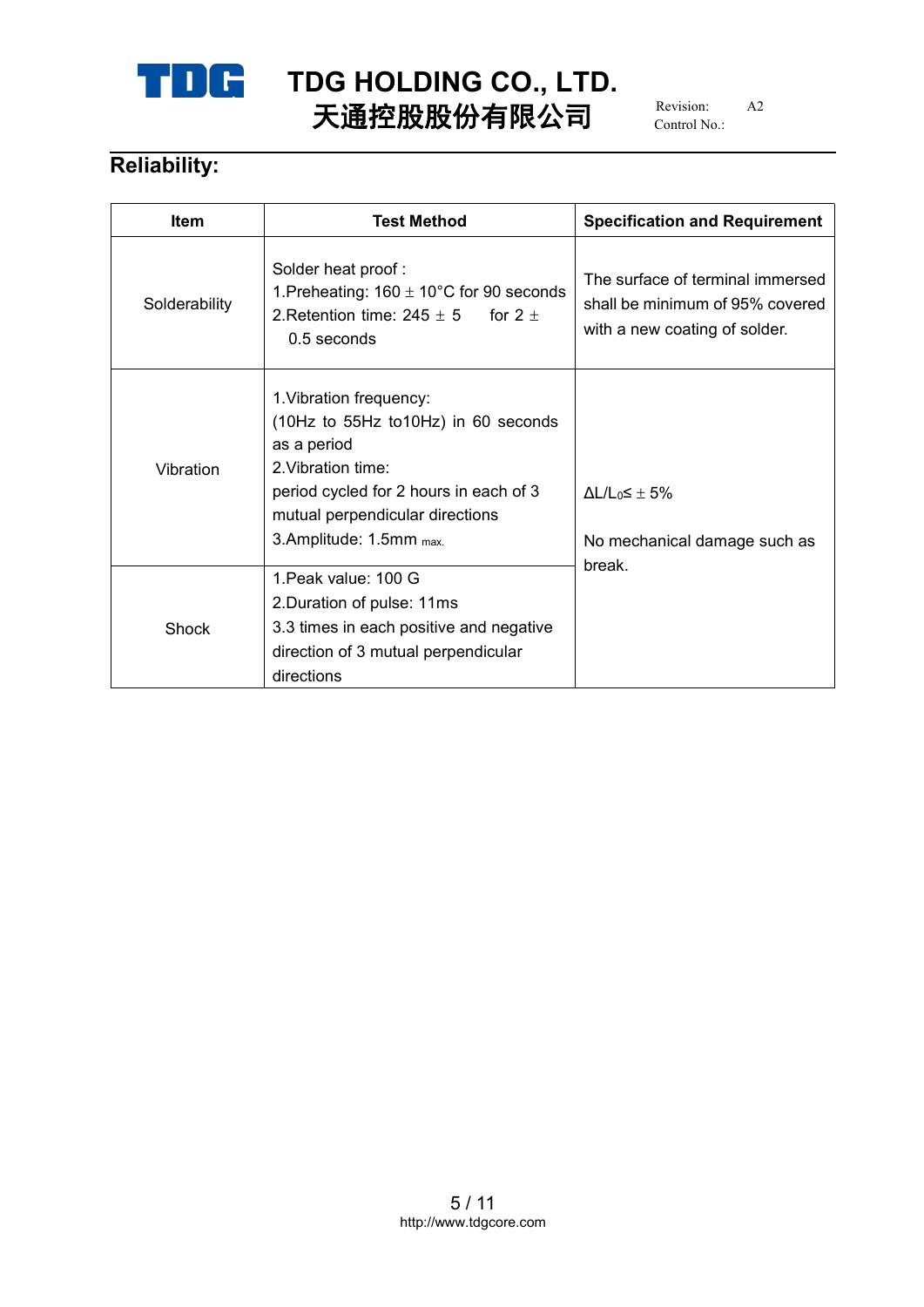

# **TDG HOLDING CO., LTD.**<br>
FX **EXPLANA** 天通控股股份有限公司

Revision: Control No.:

# **Reliability:**

| Item                                  | <b>Test Method</b>                                                                                                                                                                                                                                                                                                      | <b>Specification and Requirement</b> |  |
|---------------------------------------|-------------------------------------------------------------------------------------------------------------------------------------------------------------------------------------------------------------------------------------------------------------------------------------------------------------------------|--------------------------------------|--|
| <b>Thermal Shock</b>                  | 1. Repeat 100 cycle as follow:<br>$(-55 \pm 2^{\circ}C,30 \pm 3$ minutes) $\rightarrow$ (Room<br>temperature, 5 minutes) $\rightarrow$ (+125 ± 2°C,30<br>$\pm$ 3minutes) $\rightarrow$<br>(Room temperature, 5 minutes)<br>2. Recovery: $48 + 4 / - 0$ hours of recovery<br>under the standard condition after the test |                                      |  |
| <b>High Temperature</b><br>Resistance | 1. Environment Temperature : $85 \pm 2^{\circ}$ C<br>2. Applied Current: Rated current<br>3. Duration : 1,000 + 4 / - 0 hours                                                                                                                                                                                           | $\Delta L/L_0 \leq \pm 5\%$          |  |
| Humidity<br>Resistance                | 1. Environment Temperature: $60 \pm 2^{\circ}$ C<br>2. Relative Humidity: 90~95%<br>3. Applied Current: Rated current<br>4. Duration: $1,000 + 4 / - 0$ hours                                                                                                                                                           | No distinct damage in<br>appearance. |  |
| Low Temperature<br><b>Store</b>       | 1. Store temperature: -55 $\pm$ 2°C for total<br>$1,000 + 4 / - 0$ hours                                                                                                                                                                                                                                                |                                      |  |
| <b>High Temperature</b><br>Store      | 1. Store temperature: $+125 \pm 2^{\circ}$ C for total<br>$1,000 + 4 / - 0$ hours                                                                                                                                                                                                                                       |                                      |  |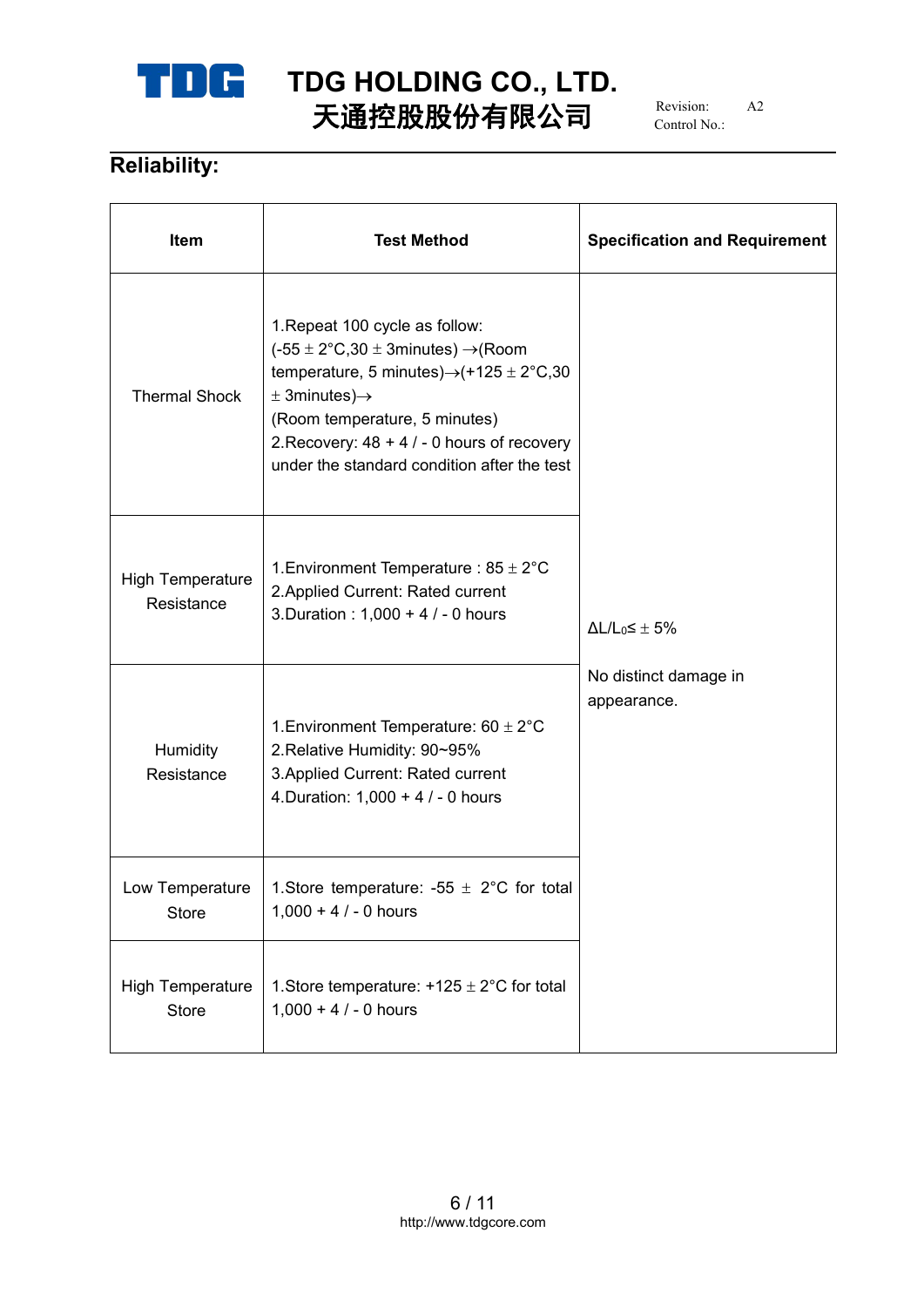

# **TDG HOLDING** CO., LTD.<br>
FXPRELIATE AT 天通控股股份有限公司

Revision: Control No.:

# **Packaging Dimensions** in millimeters



| G             |               |               |               |                |                |
|---------------|---------------|---------------|---------------|----------------|----------------|
| $7.2 \pm 0.1$ | $7.5 \pm 0.1$ | $4.5 \pm 0.1$ | $0.35\pm0.05$ | $12.0 \pm 0.1$ | $16.0 \pm 0.3$ |
| J             |               |               |               |                |                |
| Φ1.50 $±$ 0.1 | Φ1.50 $±$ 0.1 | $2.0 \pm 0.1$ | $4.0 \pm 0.1$ | $7.5 \pm 0.1$  | $1.75 \pm 0.1$ |

# **Reel Dimensions** in millimeters



|                                | Color       |
|--------------------------------|-------------|
| $16.0 \pm 0.5$   2.0 $\pm$ 0.2 | <b>Blue</b> |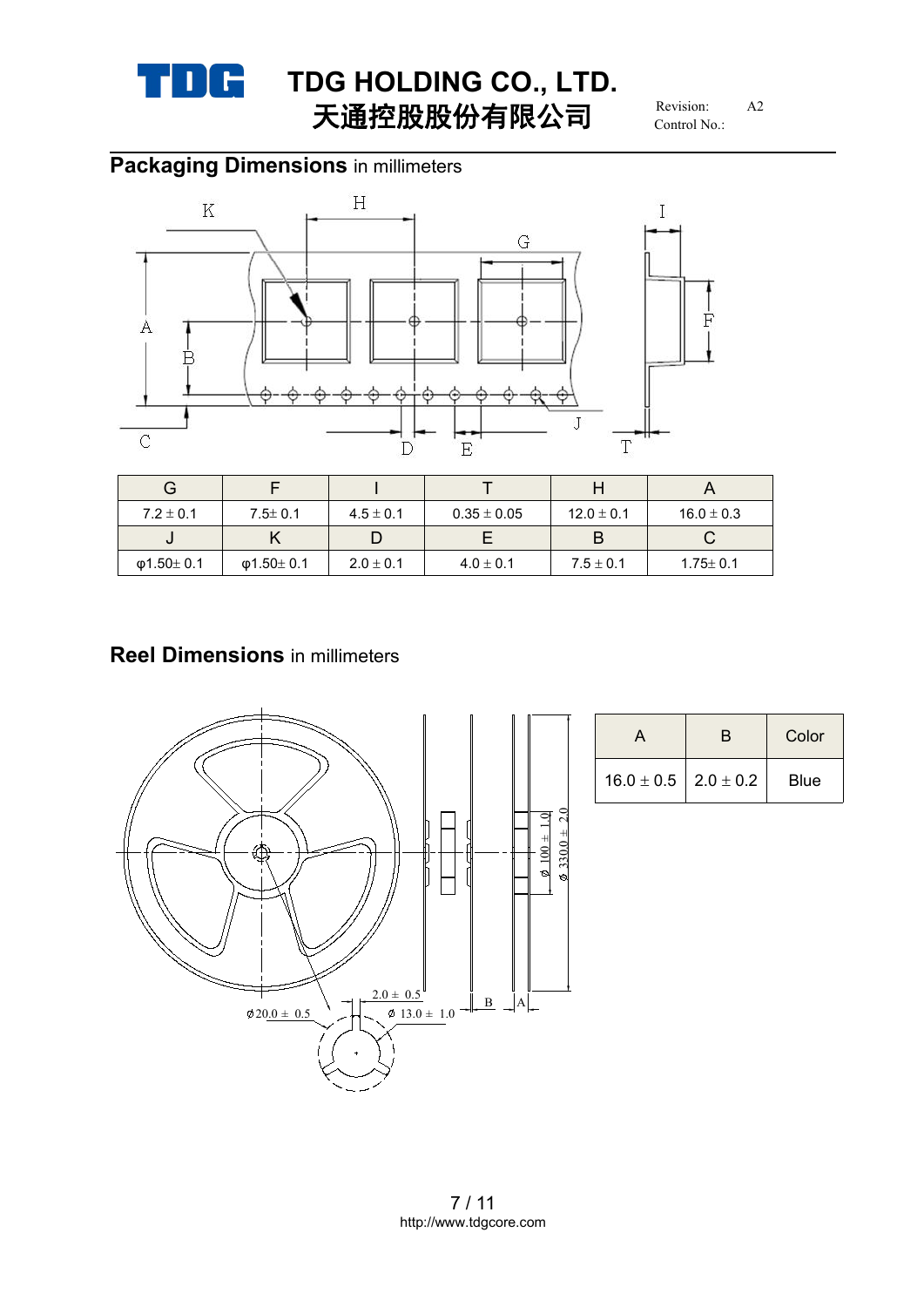

Revision: Control No.:

# **Peeling of top cover tape**

- The peeling speed shall be about 300 mm/minute.
- The peeling force shall be between 0.1 to 0.7 N.

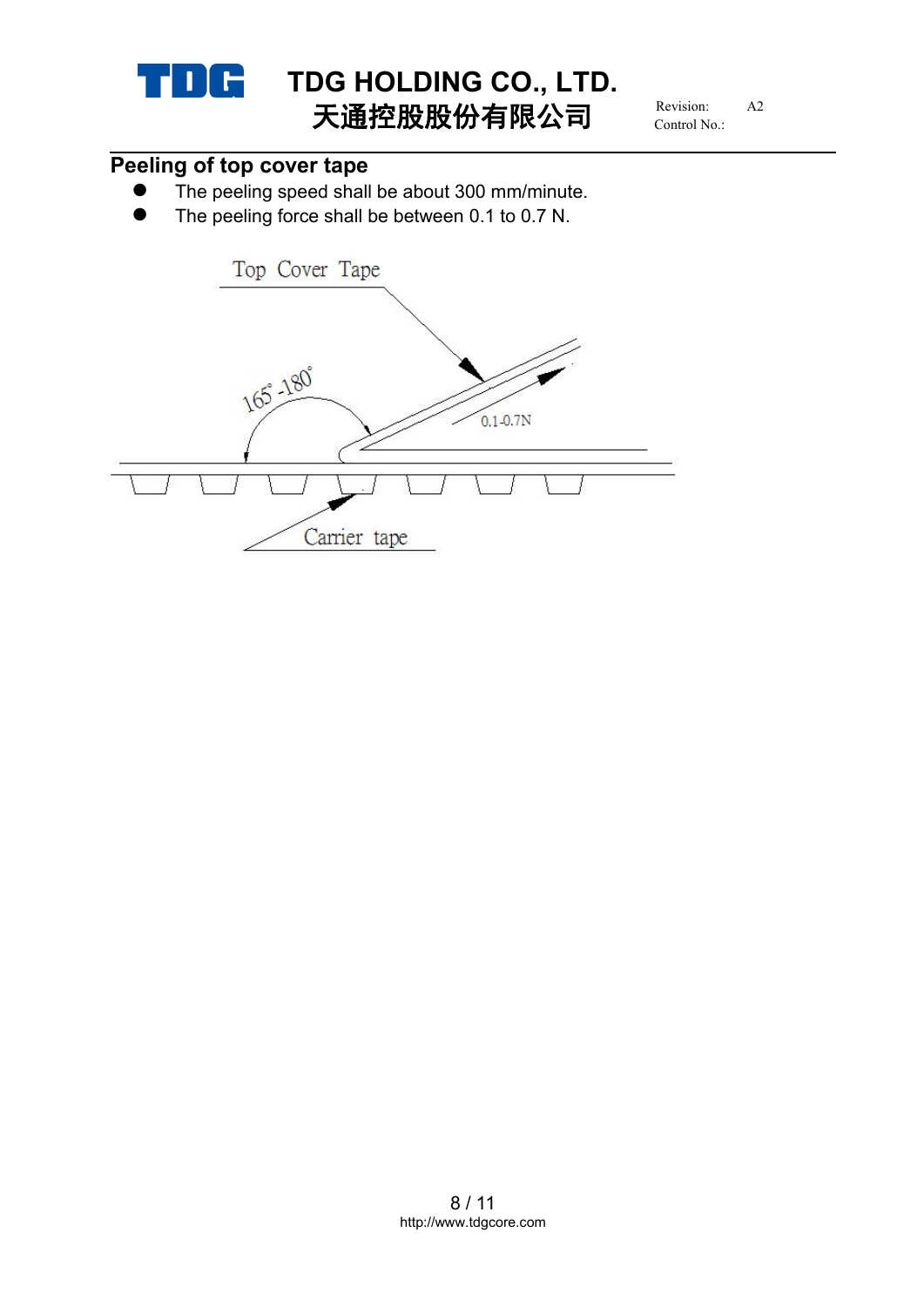

Revision: Control No.:

# **Reflow Profile**



#### **Table1-StandardSnPb Solder(Tc)**

| Package<br><b>Thickness</b> | Volume<br>mm <sup>3</sup><br>350 | Volume<br>mm <sup>3</sup><br>350 |
|-----------------------------|----------------------------------|----------------------------------|
| 2.5 <sub>mm</sub>           | 235                              | 220                              |
| 2.5 <sub>mm</sub>           | 220                              | 220                              |

#### **Table2-Lead(Pb)Free Solder(Tc)**

| Package<br><b>Thickness</b> | Volume<br>mm <sup>3</sup><br>350 | Volume<br>mm <sup>3</sup><br>350-2000 | Volume<br>mm <sup>3</sup><br>>2000 |
|-----------------------------|----------------------------------|---------------------------------------|------------------------------------|
| 1.6 <sub>mm</sub>           | 260                              | 260                                   | 260                                |
| $1.6 - 2.5$ mm              | 260                              | 250                                   | 245                                |
| $>2.5$ mm                   | 250                              | 245                                   | 245                                |

#### **Reference JDEC J-STD-020(latest revision)**

| <b>Profile Feature</b>                                                 |                                   | <b>Standard SnPb solder</b> | Lead(Pb) Free Solder |
|------------------------------------------------------------------------|-----------------------------------|-----------------------------|----------------------|
| •Temperature min. (Tsmin)                                              |                                   | 100                         | 150                  |
| Preheat and Soak                                                       | •Temperature max.(Tsmax)          | 150                         | 200                  |
|                                                                        | $\bullet$ Time(ts):Tsmin to Tsmax | 60-120 Seconds              | 60-120 Seconds       |
| Average ramp up rate TL to Tp                                          |                                   | /Second Max.<br>3           | /Second Max.<br>3    |
| Liquidous temperature(TL)                                              |                                   | 183                         | 183                  |
| Time at liquidous (tL)                                                 |                                   | 60-150 Seconds              | 60-150 Seconds       |
| Peak package body temperature(Tp)*                                     |                                   | Table 1                     | Table 2              |
| Time (tp)**within 5 of the specified classification<br>temperature(Tc) |                                   | 20 seconds**                | 30seconds**          |
| Average ramp-down rate Tp to TL                                        |                                   | /Second Max.<br>6           | /Second Max.<br>6    |
| Time 25                                                                | to Peak Temperature               | 6 Minutes Max.              | 8 Minutes Max.       |

\*Tolerance for peak profile temperature (Tp) is defined as a supplier minimum and a user maximum.

\*\* Tolerance for time at peak profile temperature (tp) is defined as a supplier minimum and a user maximum.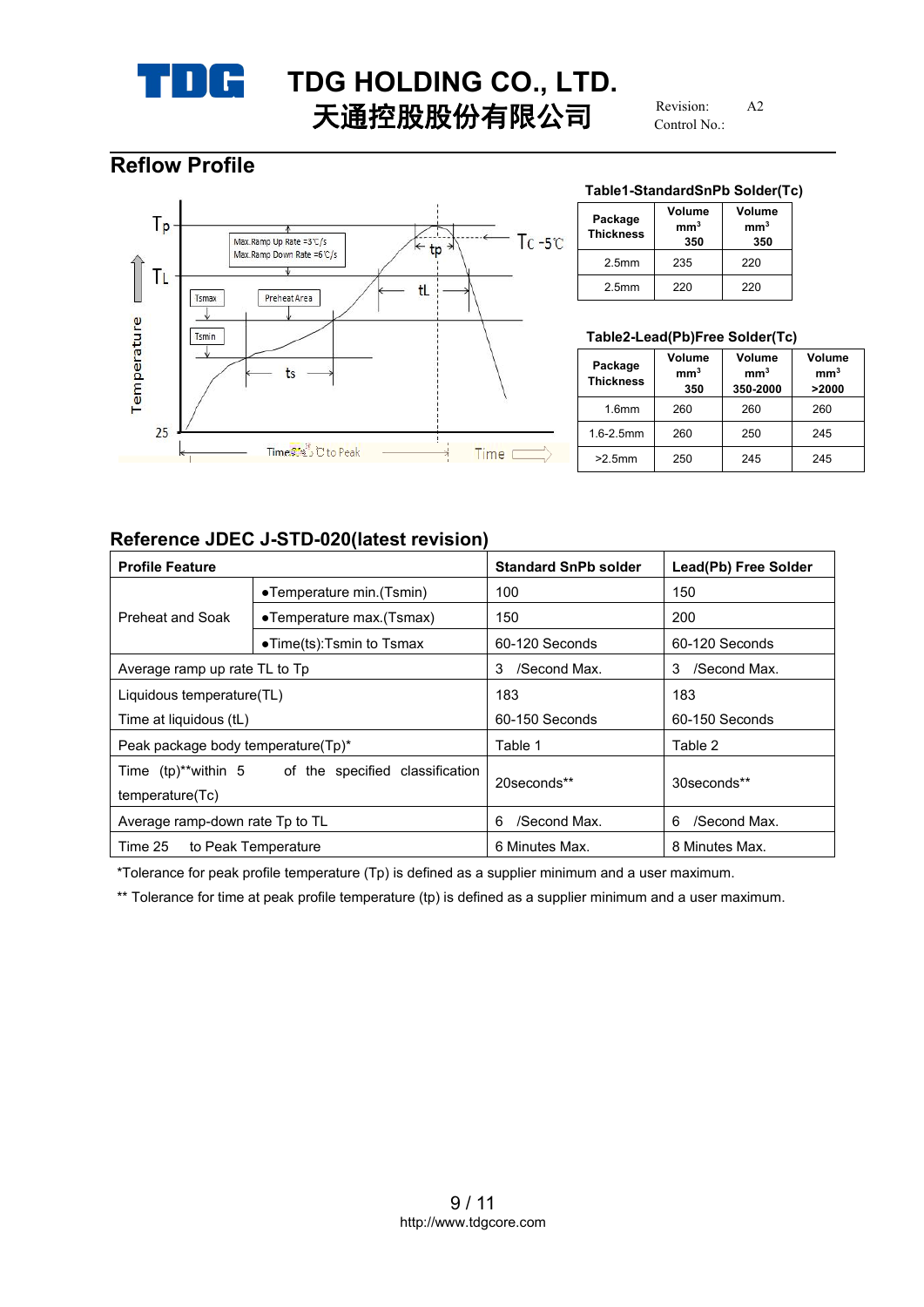

# **TDG HOLDING CO., LTD.**<br>
TX<del>LDING</del>

TXLDING 天通控股股份有限公司

 $R$ evision: Control No.:

## **Numbers of taping**

● 1000 pieces/reel

# **Label marking**

- The following items shall be marked on the production and shipping
- Label on the reel

# **Production Label Shipping Label**

- 
- 
- 
- 
- 

- Part No. Customer's Name
- $\checkmark$  Description  $\checkmark$  Customer's Part No.
- Quantity Manufacturer's Part No.
- $\checkmark$  Produce No.  $\checkmark$  Manufacturer's Name
- $\checkmark$  Taping No.  $\checkmark$  Manufacturer's Country

# **Care note for use**

- **► Storage Condition: Temperature 25 to 35°C, Humidity 45 to 75% RH**
- **Use Temperature**:
- $\checkmark$  Minimum Temperature: -55°C Ambient temperature of molded power inductor.
- $\checkmark$  Maximum Temperature: +125°C The value of temperature including ambient of the transformer and temperature rise of molded power inductor.
- $\checkmark$  There is not a problem from -55°C ~ +125°C in a reliability test.
- $\checkmark$  However, this is not meant a temperature grade guarantee of UL.

**Model:** When this molded power inductor was used in a similar or new product to the original one, sometimes it might be unable to satisfy the specifications due to difference of condition of usage.

**Drop:** If the molded power inductor suffered mechanical stress such as drop, characteristics may become poor (due to damage on coil bobbin, etc.).Never use such stressed molded power inductor.